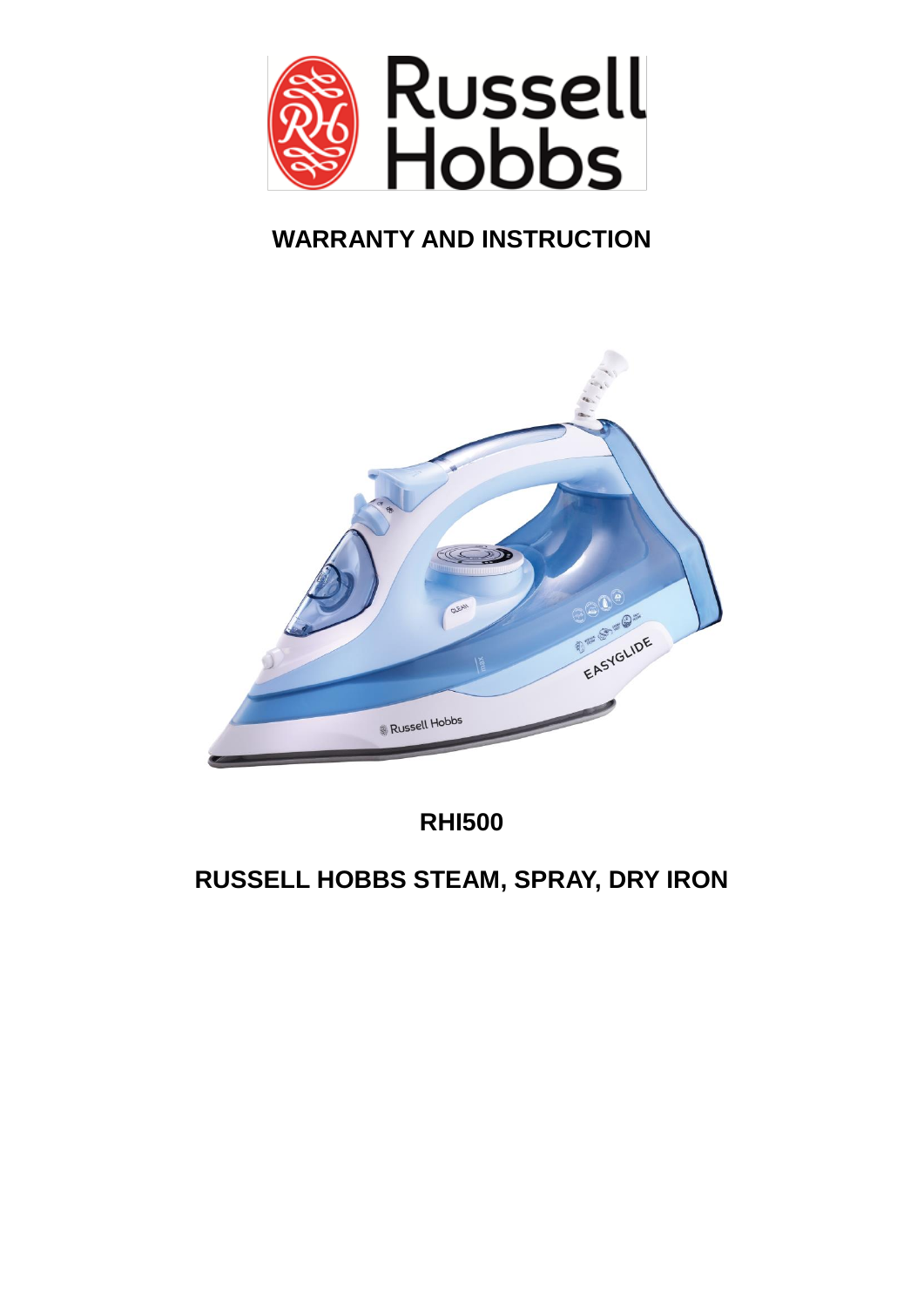Congratulations on purchasing our Russell Hobbs Steam, Spray, Dry Iron. Each unit is manufactured to ensure safety and reliability. Before using this appliance for the first time, please read the instruction manual carefully and keep it for future reference.

## **FEATURES OF THE RUSSELL HOBBS STEAM, SPRAY, DRY IRON**

- 2400W
- Dry, steam, spray ironing
- Powerful burst of steam
- Convenient swivel cord with cord wrap area
- Overheat safety protection circuit
- Ceramic soleplate
- Includes 80ml water measuring cup
- With indicator light and heel rest
- Water spray feature
- Anti-drip feature
- Anti-calcium feature
- Vertical steam feature, ideal for suits, dresses and delicate fabrics
- High wattage for faster heat-up time and performance time saving on those dreaded laundry days
- Adjustable thermostat and steam control
- Fabric temperature quide
- Self-cleaning
- Soft grip handle
- 350ml Water tank capacity
- Handy long 1.8m power cord
- For domestic use only
- 1 year warranty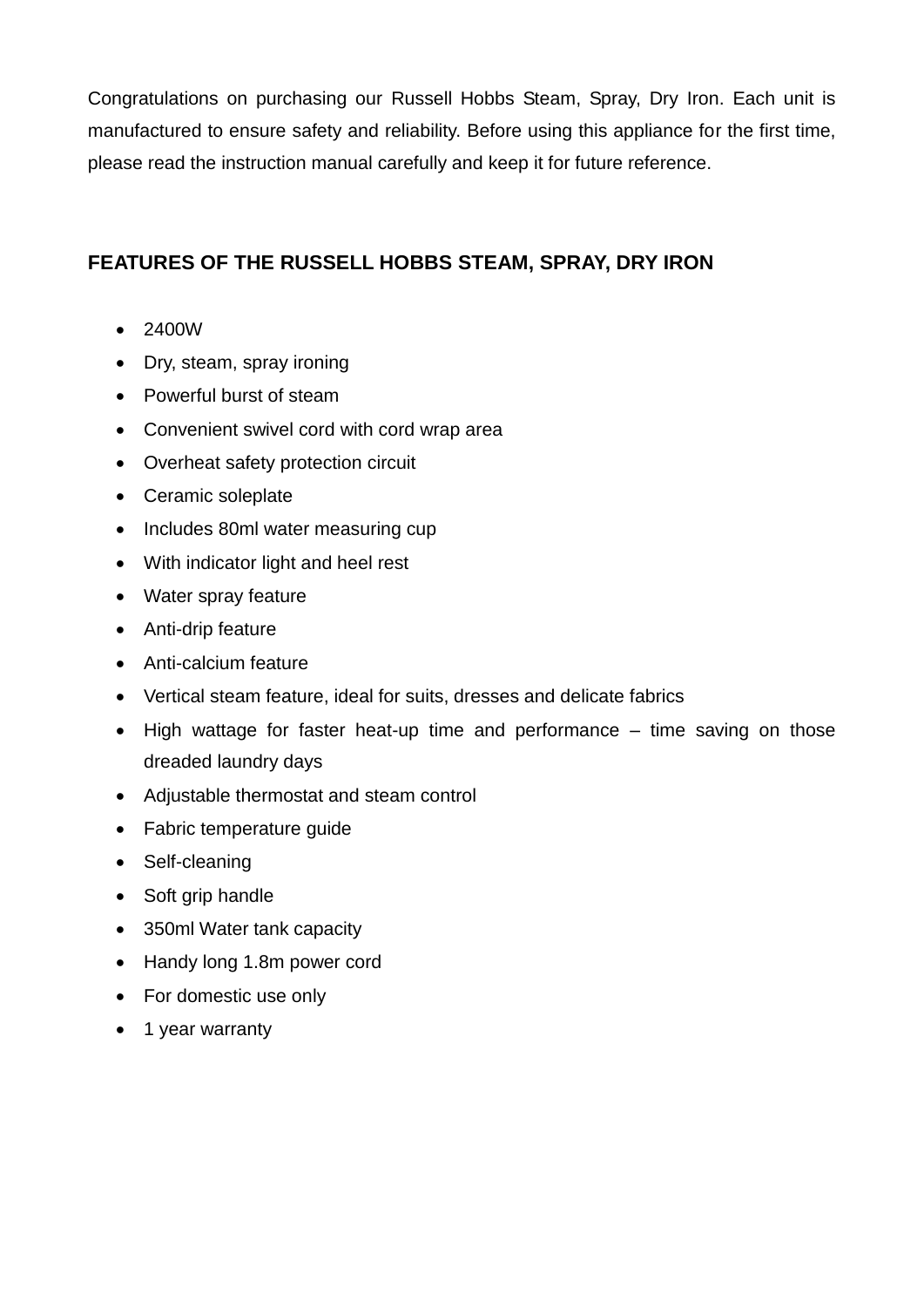## **IMPORTANT SAFEGUARDS**

When using any electrical appliance, basic safety precautions should always be followed including the following:

- 1. Please read the instructions carefully before using any appliance.
- 2. Always ensure that the voltage on the rating label corresponds to the mains voltage in your home.
- 3. Incorrect operation and improper use can damage the appliance and cause injury to the user.
- 4. The appliance is intended for household use only. Commercial use invalids the warranty and the supplier cannot be held responsible for injury or damage caused when using the appliance for any other purpose than that intended.
- 5. Avoid any contact with moving parts.
- 6. This appliance is not intended for use by persons (including children) with reduced physical, sensory or mental capabilities, or lack of experience and knowledge, unless they have been given supervision or instruction concerning use of the appliance by a person responsible for their safety**.**
- 7. Children should be supervised to ensure that they do not play with the appliance.
- 8. Check the power cord and plug regularly for any damage. If the cord or the plug is damaged, it must be replaced by the manufacturer or a qualified person in order to avoid an electrical hazard.
- 9. Do not use the appliance if it leaks, has been dropped or damaged in any way. In case of damage, take the unit in for examination and/or repair by an authorised service agent
- 10.To reduce the risk of electric shock, do not immerse or expose the motor/ electrical assembly, plug or the power cord to water or any other liquid.
- 11.Never immerse the unit in water or any other liquid for cleaning purposes.
- 12.Remove the plug from the socket by gripping the plug. Do not pull on the cord to disconnect the appliance from the mains. Always unplug the unit when not in use, before cleaning or when adding or removing parts.
- 13.The use of accessory attachments that are not recommended or supplied by the manufacturer may result in injuries, fire or electric shock.
- 14.A short cord is provided to reduce the hazards resulting from becoming entangled in or tripping over a longer cord.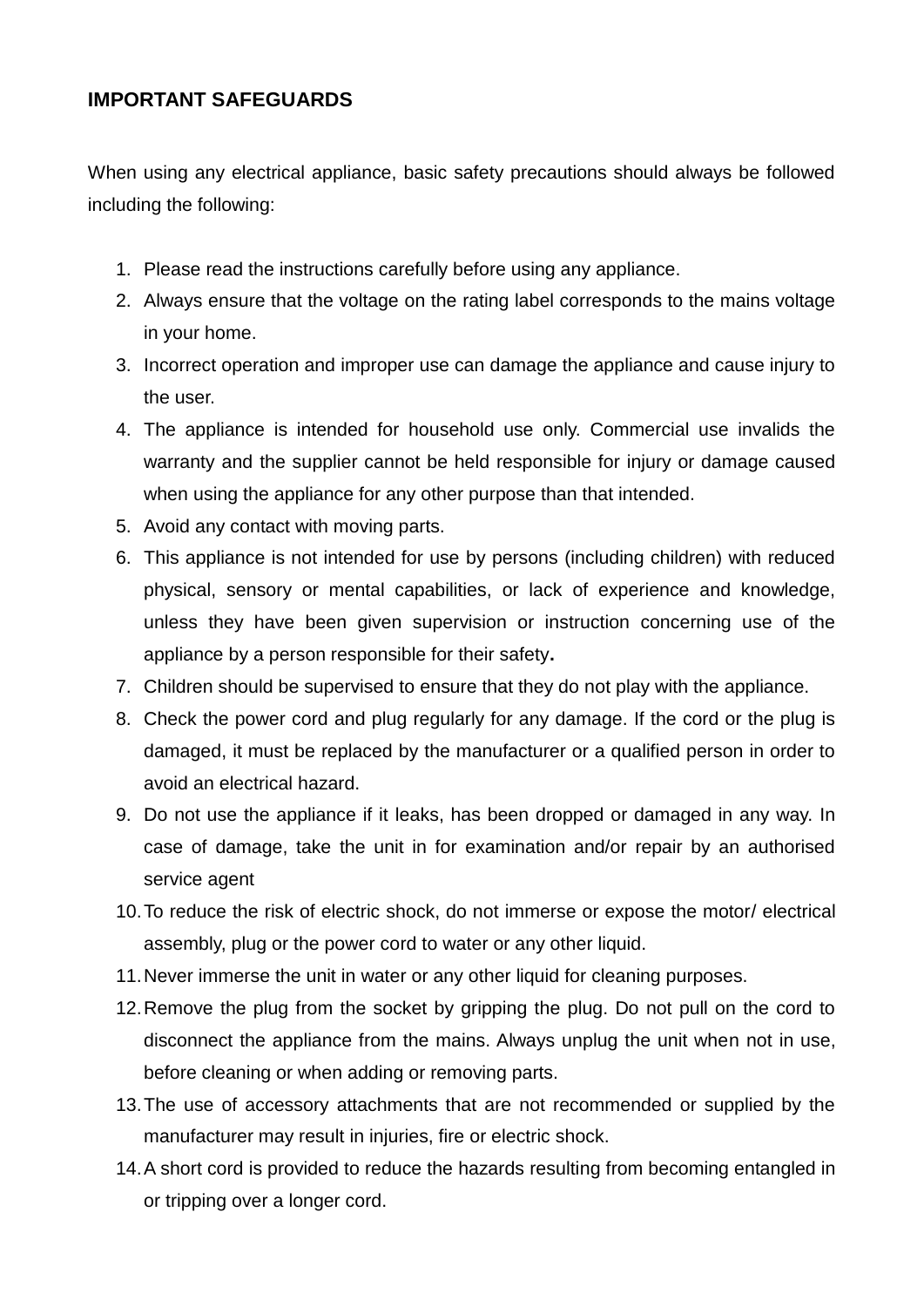- 15.Do not let the cord hang over the edge of a table or counter. Ensure that the cord is not in a position where it can be pulled on inadvertently.
- 16.Do not allow the cord to touch hot surfaces and do not place on or near flammable goods, near an open flame, hot gas or electric burner or a heated oven.
- 17.Use of an extension cord with this appliance is not recommended. However, if it is necessary to use an extension lead, ensure that the lead is suited to the power consumption of the appliance to avoid overheating of the extension cord, appliance or plug point. Do not place the extension cord in a position where it can be pulled on by children or animals or tripped over.
- 18.This appliance is not suitable for outdoor use. Do not use this appliance for anything other than its intended use.
- 19.DO NOT carry the appliance by the power cord.
- 20.Always operate the appliance on a smooth, even, stable surface. Do not place the unit on a hot surface.
- 21.Ensure that the switch is in the "0" or "OFF" position after each use.
- 22.Don't iron clothing while it's being worn you'll burn or scald the wearer.
- 23.Don't touch the soleplate and keep away from the steam emitting from it.
- 24.Take care when emptying the iron it may contain hot water.
- 25.Don't use the iron in the vicinity of children.
- 26.Use the iron on a stable, level, heat-resistant surface, preferably an ironing board.
- 27.Don't leave the iron unattended while plugged in, or while it's standing on the ironing board. It could be knocked over by you, by a child or by a pet.
- 28.Don't fill the iron directly from the tap, use the water beaker provided.
- 29.Don't fill past the MAX level mark shown on the water tank or water leak from the iron during use.
- 30.Deposits or minerals in the water supply will generate scale and block the steam holes in the soleplate. It is advisable to use distilled water when filling your iron. Do not use chemically distilled water.
- 31.Leave the iron upright to cool down fully before cleaning and storing away.
- 32.Don't use the iron for any purpose other than those described in these instructions.
- 33.Take care not to scratch the soleplate avoid buttons, zips, etc.
- 34.When placing the iron on its heel rest, ensure that the surface on which is has been placed is clean and stable.
- 35.The iron has a protective thermal fuse, which will blow if it overheats. If this happens, the iron will stop working and must be returned for repair.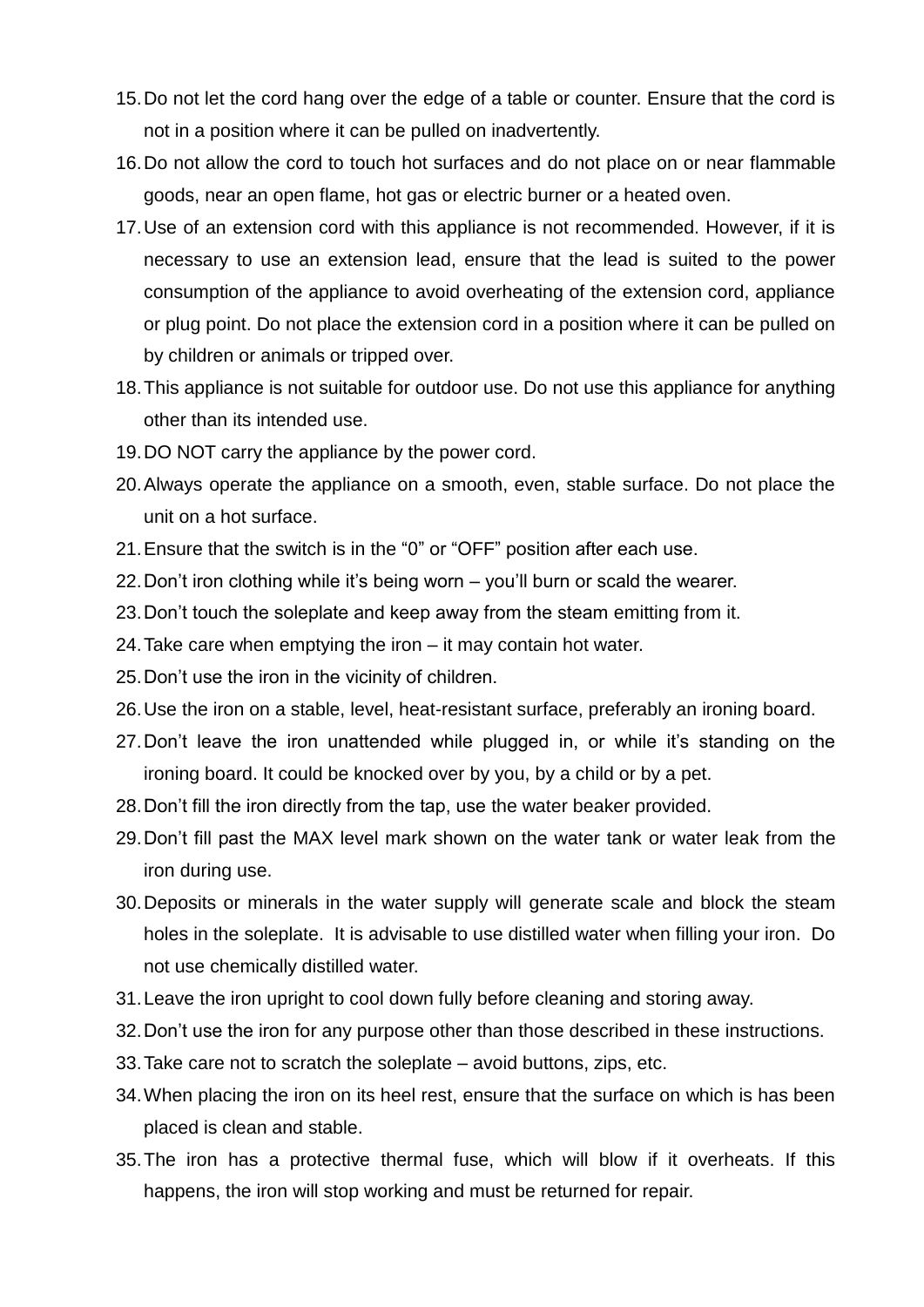- 36.Always unwind and straighten the power cord before use.
- 37.Unplug the iron from the mains electrical supply before:
	- Cleaning
	- Filling with water or emptying the water tank
	- Immediately after use
	- When not in use
	- When moving
- 38.The appliance generates high temperature steam. Always handle with care and warn other users of potential danger.
- 39.Don't let the power cord touch the soleplate as it may result in damage as well as a potential fire hazard.
- 40.Empty the water tank after each use.
- 41.Do not add perfume, vinegar or other chemical liquids into the water tank as they may result in damage to the appliance.
- 42.Do not operate this appliance by means of an external timer.
- 43.The manufacturer does not accept responsibility for any damage or injury caused by improper or incorrect use, or for repairs carried out by unauthorised personnel.
- 44.In case of technical problems, switch off the appliance and do not attempt to repair it yourself. Return the appliance to an authorised service facility for examination, adjustment or repair. Always insist on the use of original spare parts. Failure to comply with the above mentioned pre-cautions and instructions, could affect the safe operation of this appliance.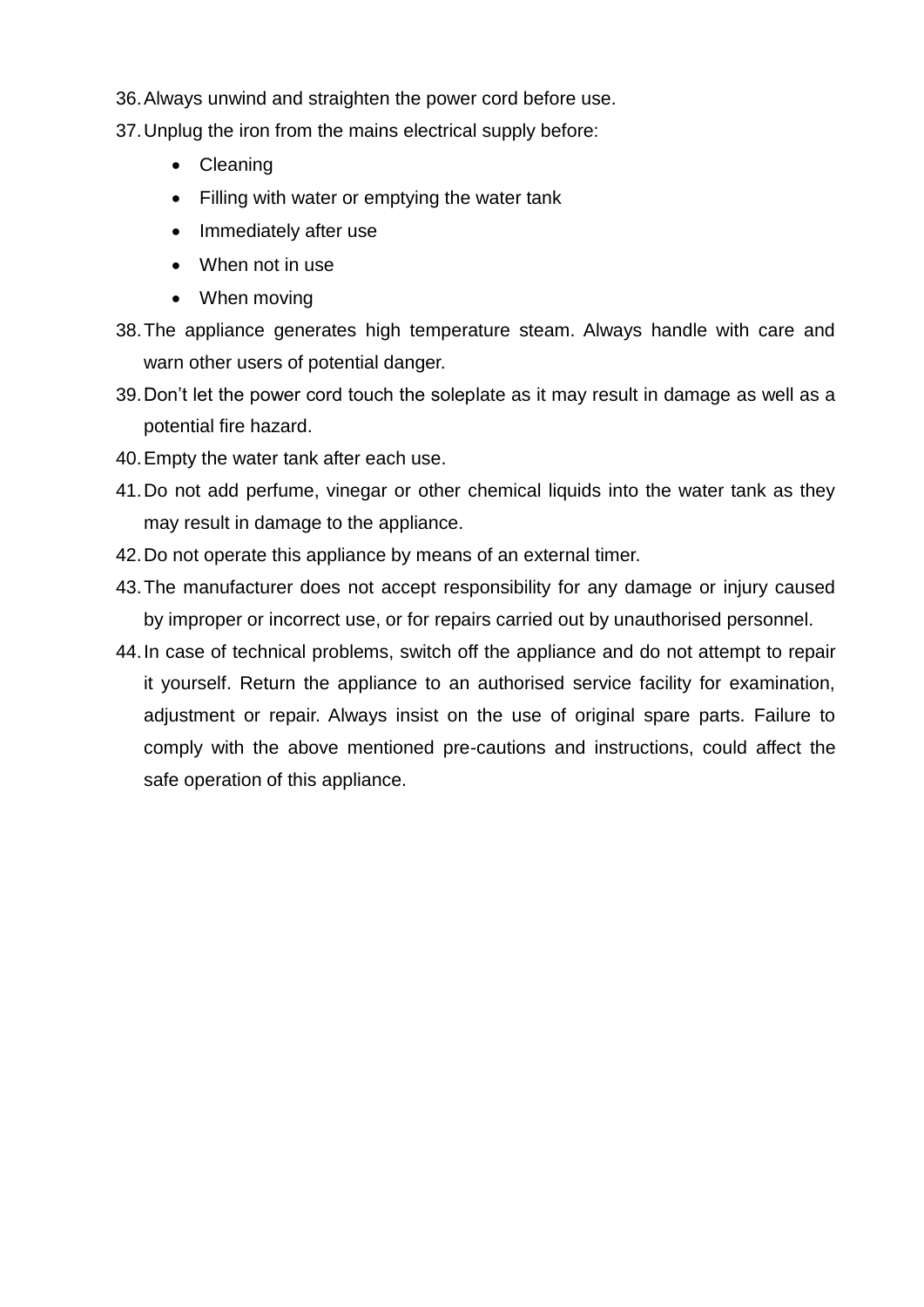

- 1. Handle
- 2. Spray button
- 3. Steam adjusting knob/Self-Clean
- 4. Water Inlet
- 5. Ceramic Soleplate
- 6. Water tank
- 7. Temperature adjustable knob
- 8. Pilot Light
- 9. Cord Guard

## **OPERATING INSTRUCTIONS**

## **BEFORE FIRST USE**

Remove any protective films or stickers from the soleplate and the Iron's body. Wipe the soleplate with a dry soft cloth. Unwind and straighten the power cord. Fill the iron as described in the section "**How to Fill the Water Tank**". Connect the appliance to a suitable mains power supply outlet. Turn the Temperature Dial to the **MAX** position; the pilot light will glow to indicate that the iron is heating up. Once the pilot light goes off, then the required temperature is reached. Move the steam knob to the **ON** position - steam starts to come out from the vents on the soleplate. Begin first time ironing with an old towel. When the water tank is empty and there is no more steam that can be produced; the preparation work is completed. The iron is now ready for proper use.

**Note:** It is normal for small amount of smoke to be produced the first time you use the iron, this will quickly disappear. When using the steam function for the first time, do not direct the steam towards the laundry, as there could be debris from the steam vents.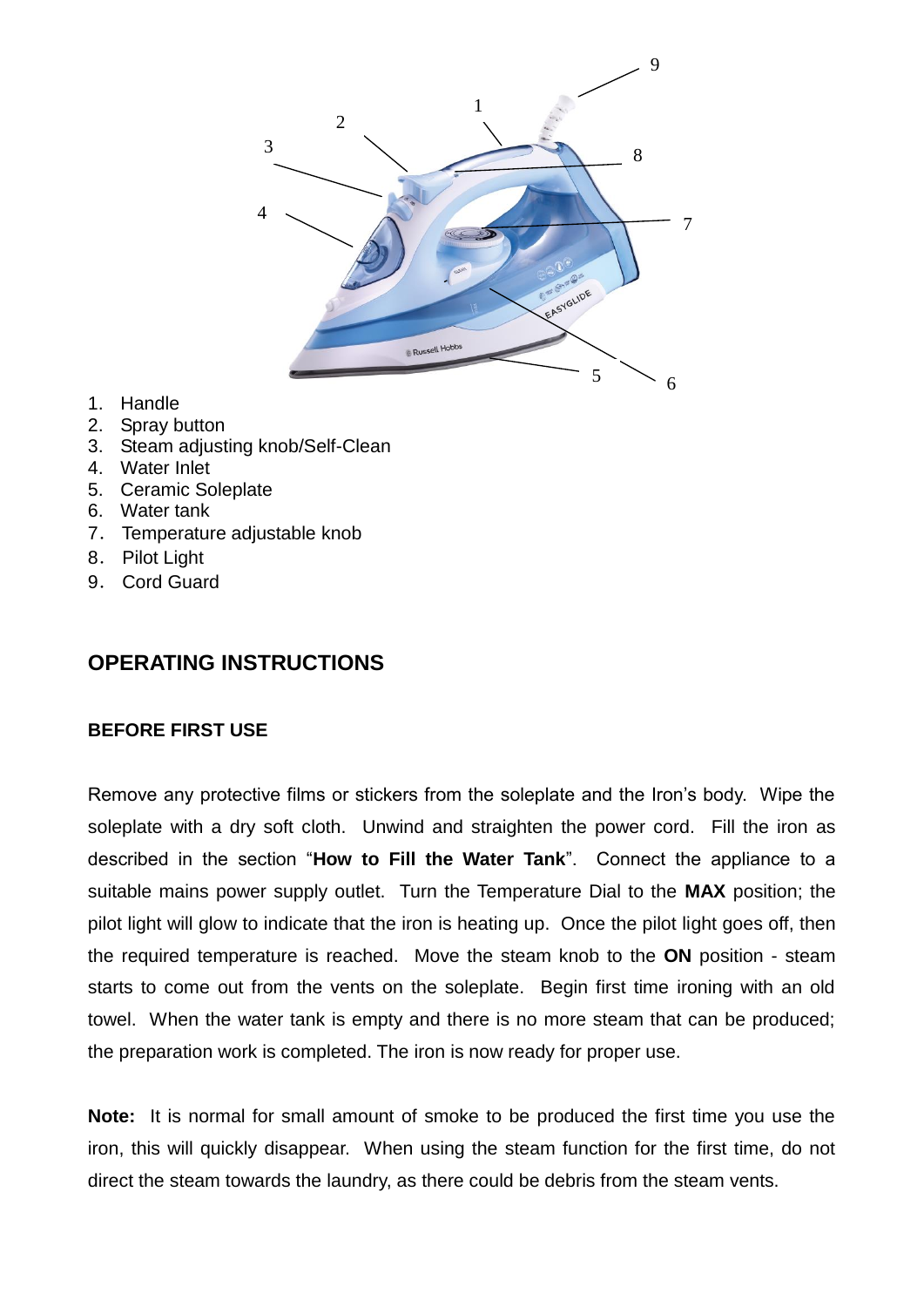## **HINTS AND TIPS FOR IRONING**

- 1. Sort the articles to be ironed according to the type of fabric. This will minimize the frequency of temperature adjustment for different garments.
- 2. Start ironing the fabrics requiring the lowest temperature and progress to the higher ones because the iron heats up quicker than it cools down.
- 3. "Test iron" a small area on the backside or inside of the garment if you are unsure about the type of fabric. Start with a low temperature and increase gradually.
- 4. Wait for about three (3) minutes before ironing heat sensitive fabrics. 'Temperature adjustment' will need a certain time to reach the required level no matter if it is higher or lower.
- 5. Delicate fabrics such as silk, wool, velour, etc. are best ironed with an ironing cloth to prevent shine marks.
- 6. You may need to press the steam button a few times to activate the burst of steam function.
- 7. Always keep the soleplate smooth avoid contact with sharp, hard, metal objects.

**READ THE GARMENT LABELS AND FOLLOW THE MANUFACTURER'S IRONING INSTRUCTIONS THAT ARE OFTEN SHOWN BY SYMBOLS SIMILAR TO THE FOLLOWING:**

| Symbol | Fabric                                                  | Temp.      | Variable<br>steam | Steam<br>Burst | Spraying<br>water |  |
|--------|---------------------------------------------------------|------------|-------------------|----------------|-------------------|--|
|        | Synthetic<br>fibres/Silk                                |            |                   |                |                   |  |
| . .    | Wool                                                    |            |                   |                |                   |  |
|        | Cotton<br>Linen                                         | <b>MAX</b> |                   |                |                   |  |
|        | Note: the symbol means:"This article cannot be ironed!" |            |                   |                |                   |  |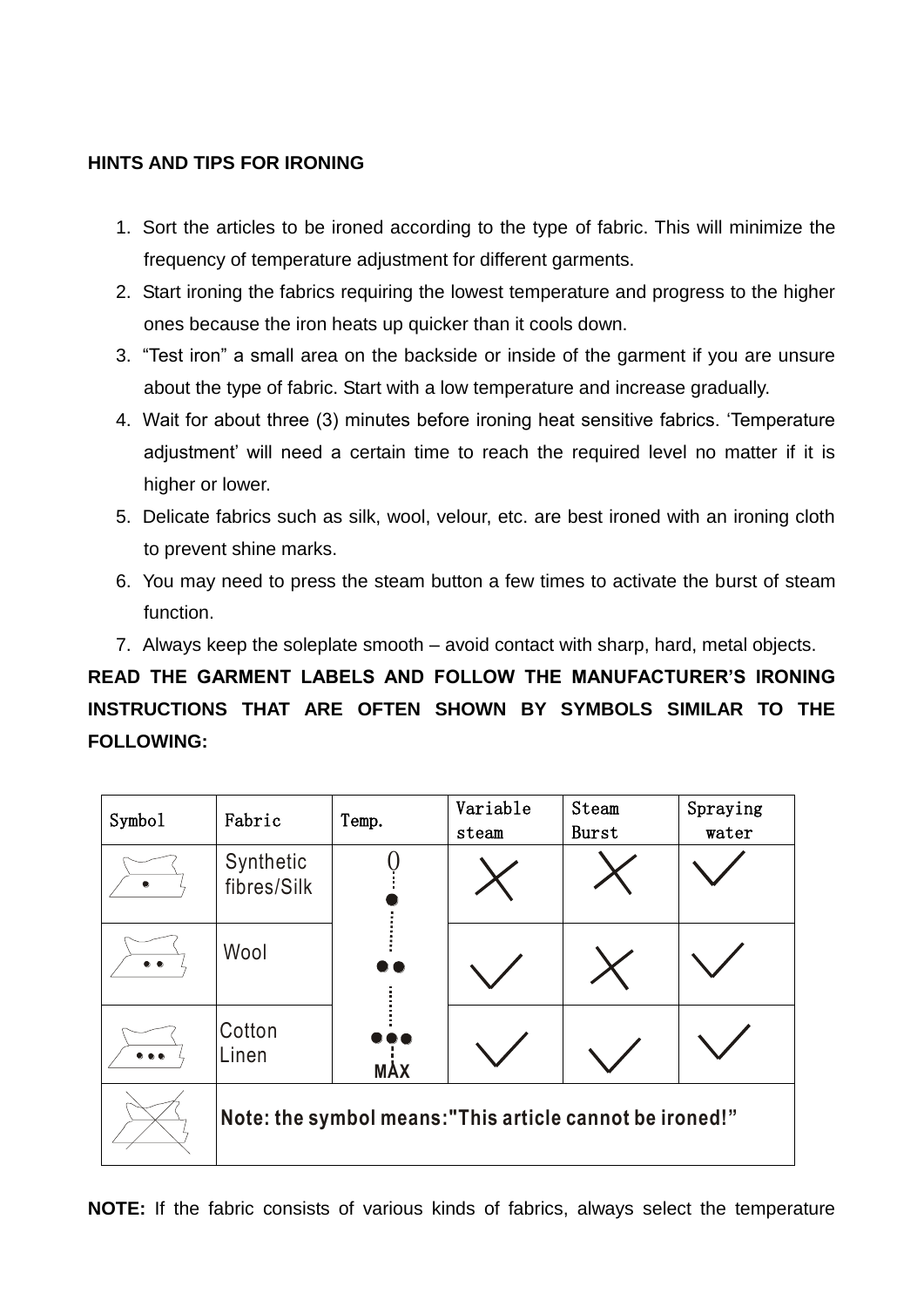required by the most delicate fabrics.

### **HOW TO FILL THE WATER TANK**

- 1. Disconnect the appliance from main power supply outlet.
- 2. Ensure that the temperature dial and steam knob are in the **"MIN"** and **"OFF"**  positions.
- 3. Open the water inlet cover.
- 4. Place the iron on its heel rest and tilt forward approximately at a 45 degree angle.
- 5. Fill water through the water-filling inlet hole up to the **MAX** level mark indicated on the side of the iron/ water tank. Never fill above this mark.
- 6. Close the water inlet cover and wipe off any spillages on Iron.

**Note:** For the best result, it is advisable to use de-mineralized water or distilled water. Do not use chemically de-scaled water or any other liquids.

#### **WATER SPRAY FUNCTION**

This function can be used at any time and it does not affect other functions. Press the spray button to spray water on clothes, as often as required.

**NOTE:** When using the water spray function, ensure that there is enough water in the water tank. You may have to pump the spray button several times during first use in order to start the spraying function.

#### **DRY IRONING**

This function irons without the use of steam.

- 1. Connect the iron with a suitable mains power supply outlet.
- 2. Set the steam knob to position **"0"/ "no steam"/ "OFF"**.
- 3. Turn the temperature dial to the correct ironing temperature according to the recommendation of the garment label.
- 4. The pilot light will glow to indicate that the iron is heating up.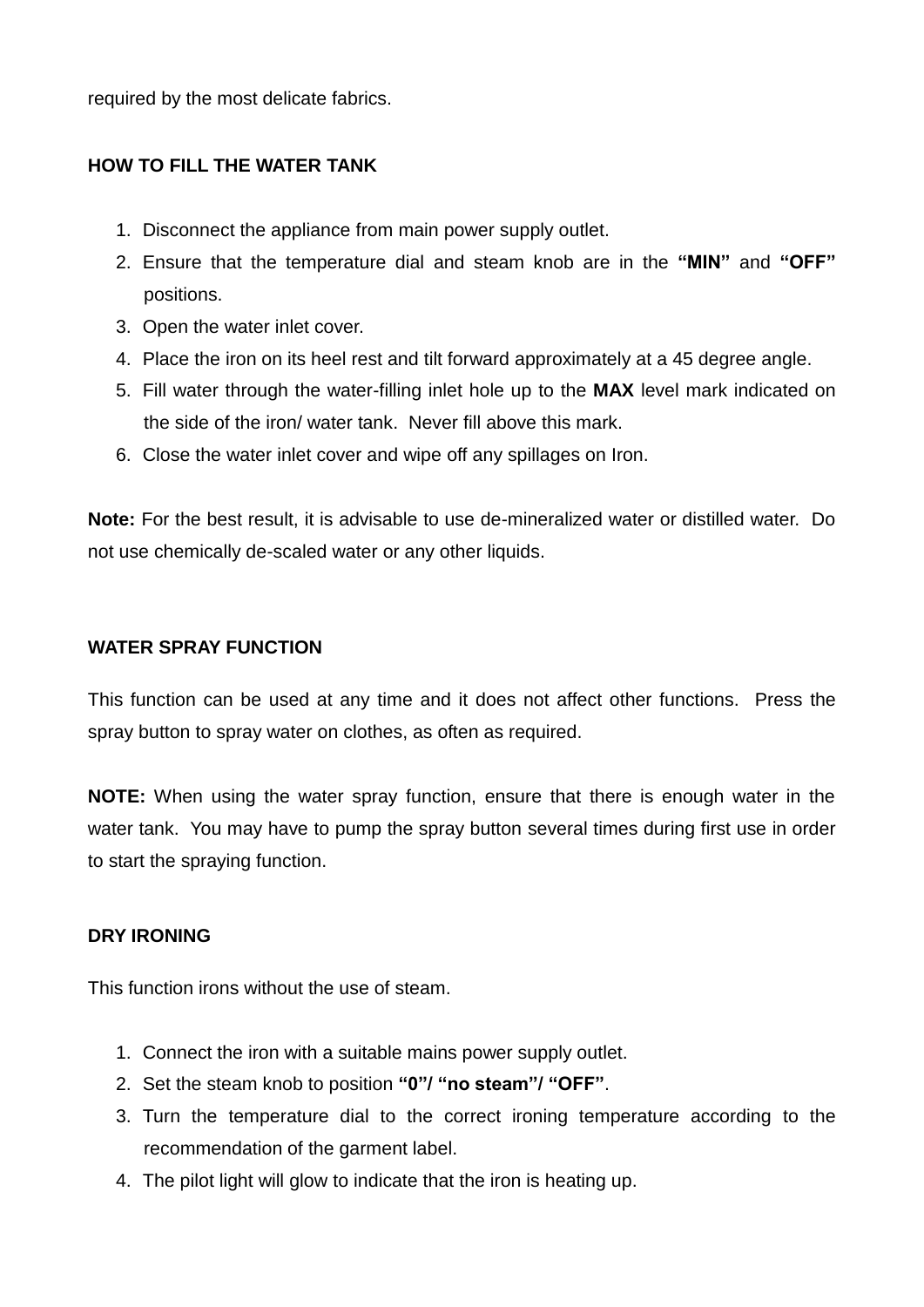- 5. When the required temperature is reached, the pilot light goes off. The iron is ready to use.
- 6. After use, turn the temperature dial to the **"0"/ "OFF"/ "MIN"** position to switch off.
- 7. Disconnect the iron from mains power supply outlet.
- 8. Follow cleaning and maintenance instructions.

### **STEAM IRONING**

This function can only be used at a higher ironing temperature – moderate or max position.

- 1. Fill the iron as described in "**How to Fill the Water Tank"**.
- 2. Connect the iron to a suitable mains power supply outlet.
- 3. Turn the temperature dial to the **MAX** position.
- 4. The pilot light will glow to indicate that the iron is heating up.
- 5. The pilot light will go off when the required temperature is reached. During ironing, the pilot light on the iron automatically switches on/off as the thermostat maintains the set temperature (you may continue ironing during this process).
- 6. The iron is ready for use.
- 7. Set the steam knob correctly. Increase steam output by pushing the steam knob to the right and decrease steam output by pushing the steam knob to the left. Caution: Synthetic fabric, Nylon, Synthetic Silk and Silk cannot be steam ironed as it will damage the finish of the fabric.
- 8. After use, turn the temperature dial to the **"0"/ "OFF"/ "MIN"** position the iron is now switched off.
- 9. Disconnect the iron from mains power supply outlet.
- 10.Follow the cleaning and maintenance instructions.

Note: This iron has an anti-drip feature: if you are ironing garments for long period of time, the soleplate temperature may decrease. The anti-drip function will ensure that water does not leak from the soleplate during this time.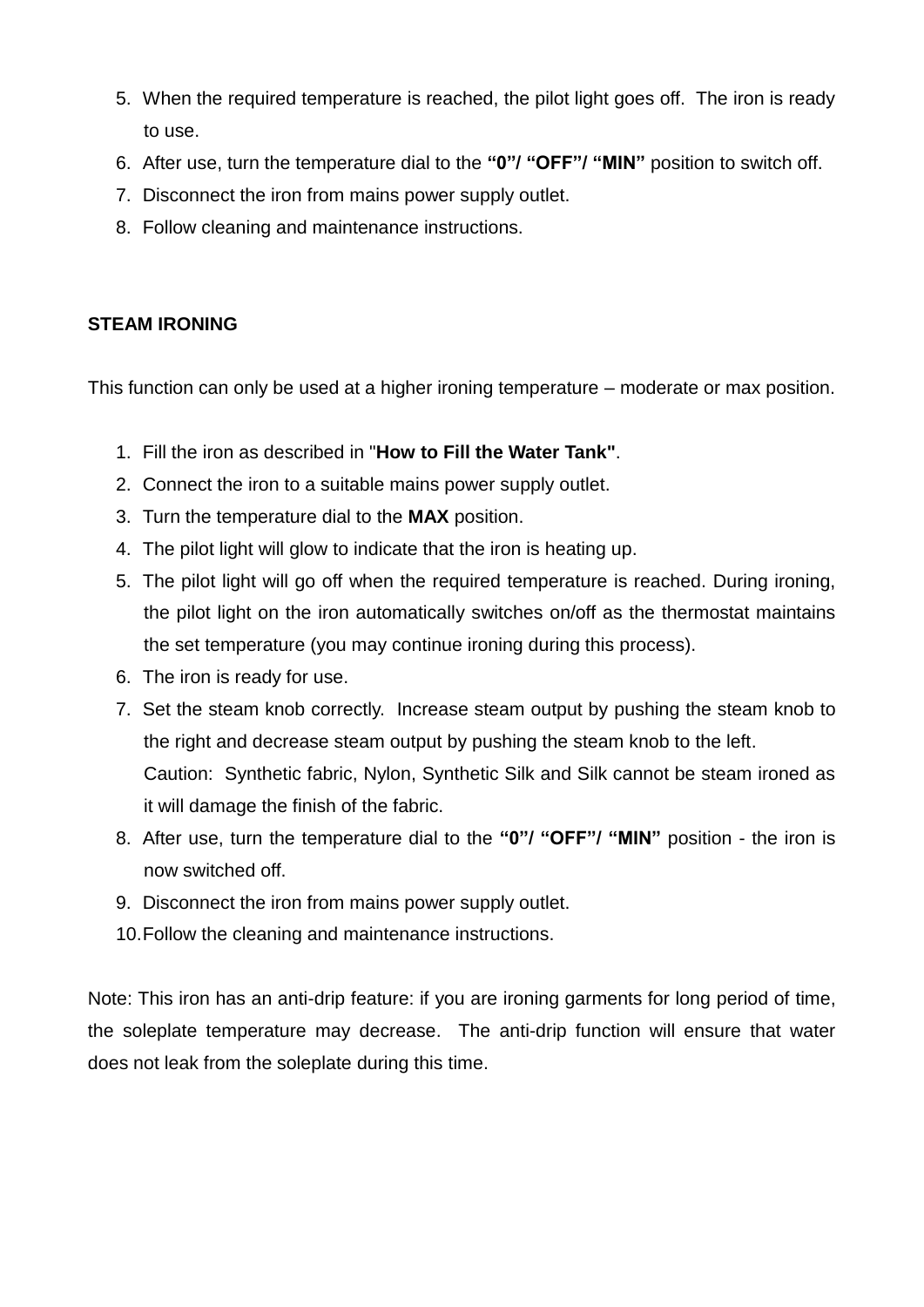#### **BURST OF STEAM**

This function works well for tough wrinkles and heavy fabrics. By pressing the steam button, an intense burst of steam is emitted from the soleplate. This can be very useful when removing stubborn creases. This function can be used once the iron has reached maximum temperature. For optimal results, there should be a five (5) second interval between presses of the steam button. To prevent leaking water from the soleplate, do not press the steam button continuously for more than three (3) seconds. Allow at least a one (1) minute interval before press the steam button again. Stubborn creases should be removed within three (3) steam button presses.

#### **BURST OF STEAM IN VERTICAL POSITION**

Burst of steam can also be applied when holding the iron in a vertical position. This function is useful for removing wrinkles on garments in hanging position, hanging curtains, or other hanging fabrics.



**Note:** It may be necessary to press the burst of steam button few times to start this function. During the use of 'Burst of Steam', stop ironing when the pilot light turns on and then start ironing again only after the pilot light has turned off.

*Warning: Do not apply steam on any clothes or fabrics that are being worn by human or pets. The temperature of the steam is very high and will burn or scald.*

#### **SELF-CLEANING**

This function removes the scale and minerals built up in the Steam Chamber. The iron will remain in the best condition if this function is performed once every two weeks. You may choose to use the function more frequently depending on the hardness of the water used or water available in your local area.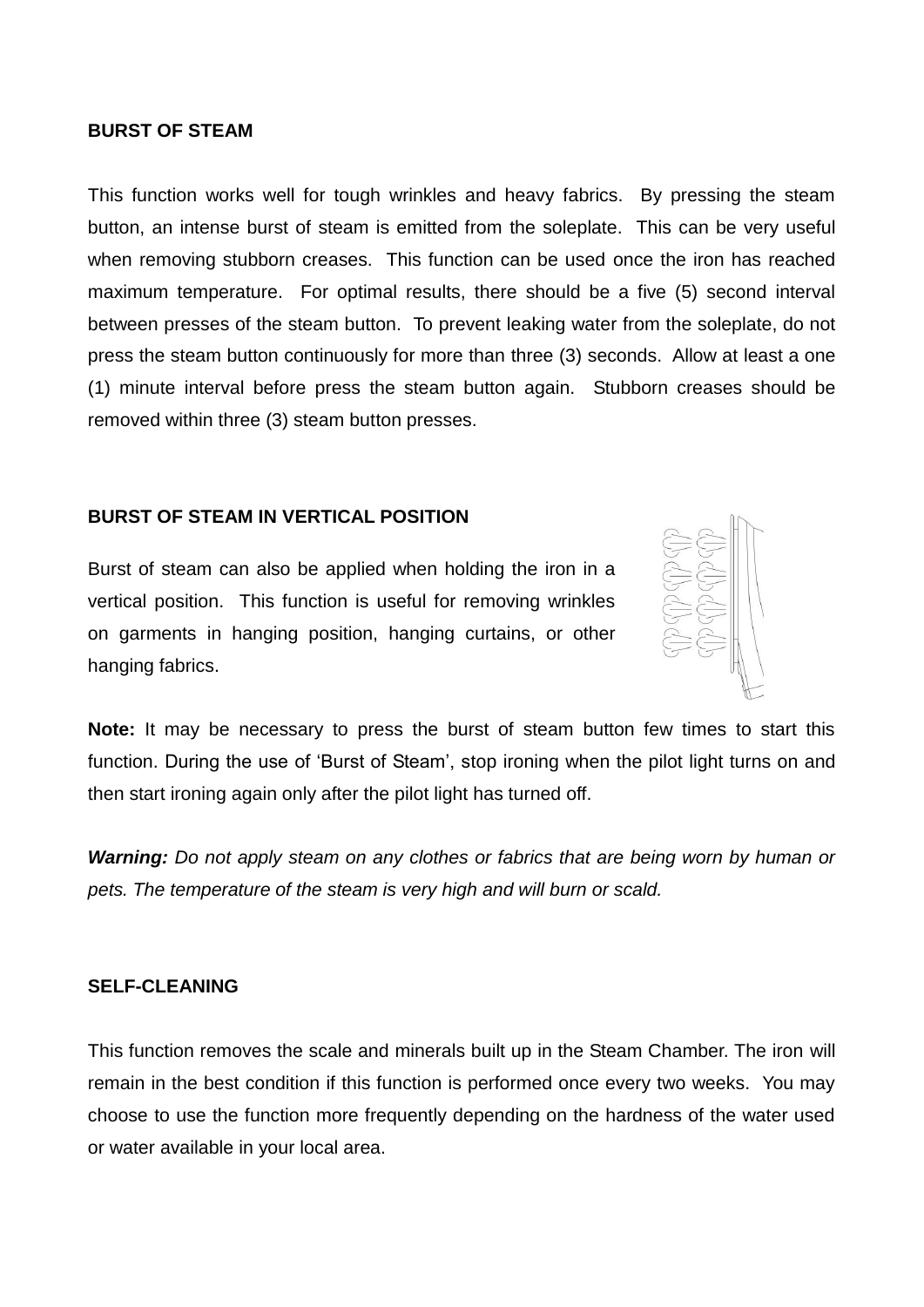- 1. Make sure that the appliance is unplugged from the mains supply outlet.
- 2. Set the steam knob to the **"0"/ "no steam" / "OFF"** position.
- 3. Fill the iron as described in "**How to Fill the Water Tank**" and fill the water tank up to the **MAX** position. Do not put vinegar or other descaling agents in the water tank.
- 4. Place the iron on a stable surface in an upright standing position.
- 5. Connect the iron to mains supply outlet.
- 6. Turn the temperature dial to the **MAX** position.
- 7. The pilot light will glow to indicate that the iron is heating up.
- 8. The pilot light will go off when the required temperature is reached.
- 9. Turn the temperature dial to the **"0"/ "OFF"/ "MIN"** position.
- 10.Disconnect the iron from mains power supply outlet.
- 11.Hold the iron horizontally over a sink.
- 12.Hold/ press the self-cleaning button in and gently shake the iron to and fro.
- 13.Steam and boiling hot water will emit from the holes on the soleplate which contains impurities, scale, minerals and flakes (if any) that deposited in the Steam Chamber from previous use.
- 14.Release the self-cleaning button a soon as all the water in the tank has been used up.
- 15.Repeat the self-cleaning process if the iron still contains a lot of impurities.
- 16.After the self-cleaning process, put the plug into the wall socket, set the temperature dial to the **MAX** position and let the iron heat up to allow the soleplate to dry.
- 17.Turn the temperature dial to the **"0"/ "OFF"/ "MIN"** position and unplug the iron when it has reached the set ironing temperature.
- 18.Move the hot iron over a piece of used cloth to remove any water stains that may have formed on the soleplate.
- 19.Let the iron cool down before you follow storage instructions.

**Caution:** Keep skin/body away from the hot water.

• Products returned under warranty with faults due to scale will be subject to a repair charge.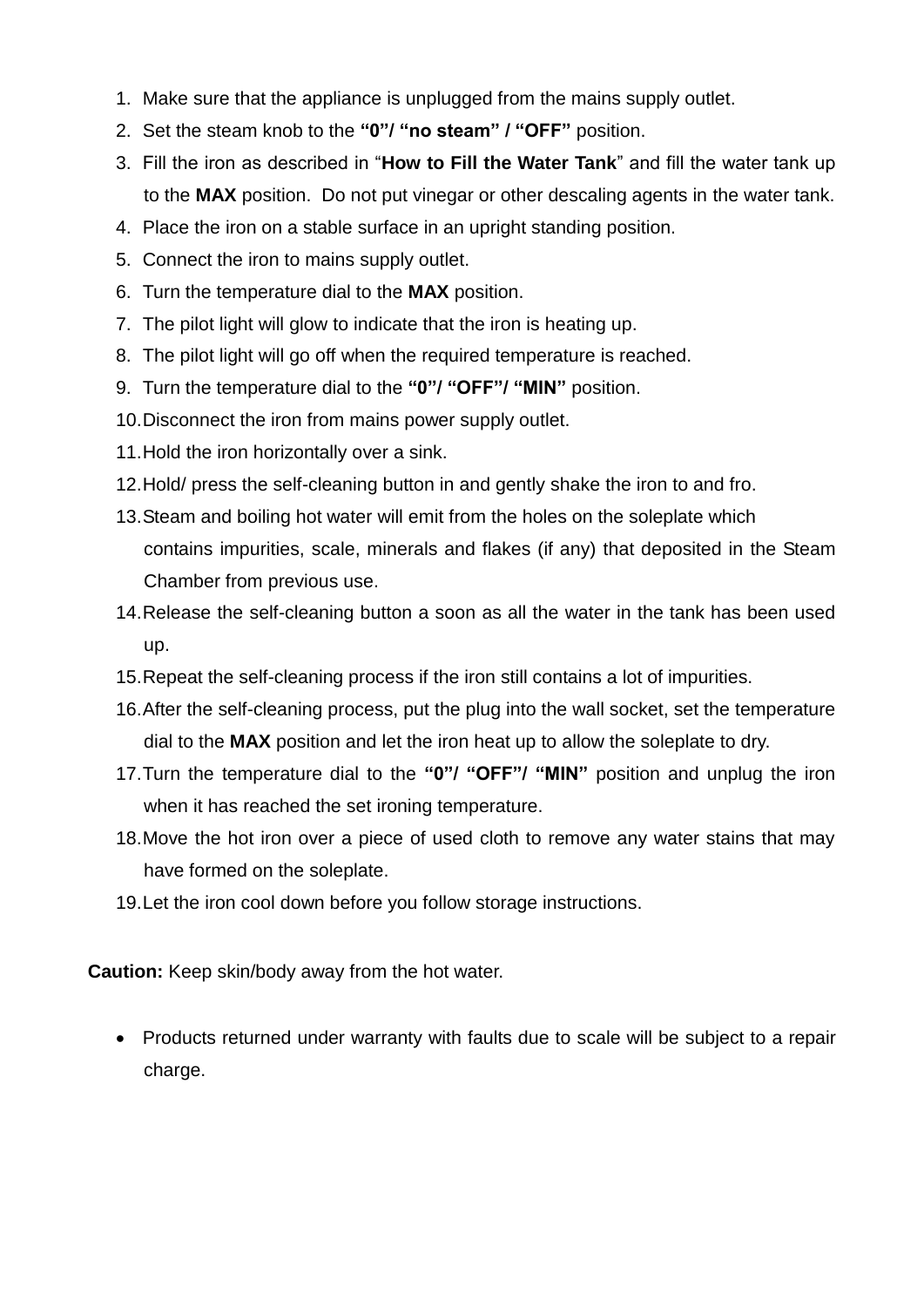## **ANTI-SCALE/ CALCIUM FEATURE**

An anti-scale agent has been incorporated as an advanced feature in the design of this iron. It is an extra measure to help prevent limescale/ calcium build-up and prolong the life of your iron.

## **CLEANING AND MAINTENANCE**

- After using, lift the iron with the water inlet filling hole downwards to empty the remaining water from the water tank into the sink.
- Insert the plug into the socket and set the temperature dial to **MAX** for 1-2 minutes to evaporate the remaining water. Once done, turn the dial to **"0"/ "OFF"/ "MIN"**, unplug the iron and let it cool down before storing it.
- This appliance is for household use only and is not user-serviceable.
- Do not open or change any parts by yourself. Please refer to a qualified electrical service department or return to the supplier if servicing is necessary.
- Always remember to unplug the unit from the electrical outlet when not in use and before cleaning. Ensure that the temperature dial is set to **"0"/ "OFF"/ "MIN"**.
- Ensure that the steam knob is set to the **"0"/ "no steam"/ "OFF"** position.
- Wipe the soleplate with a damp cloth and a non-abrasive (liquid) cleaner. Once done, buff the soleplate with a clean dry cloth.
- If fiber has adhered/ stuck to the soleplate, use a damp cloth with vinegar to wipe the fiber from the soleplate.
- If scale has blocked a steam hole, please remove it gently using a toothpick. Be careful not to damage the surface of the soleplate
- The body of the appliance should be cleaned with a damp cloth. Do not let water enter the appliance and cause damage to any electrical components.
- Do not use bleach or other abrasive substance or solvents to clean your appliance as it can be damaging to the finish.
- Do not immerse the appliance in water or any other liquid, or hold it under a running tap to clean.

**Note:** Never use sharp or rough objects to remove deposits from the soleplate. Never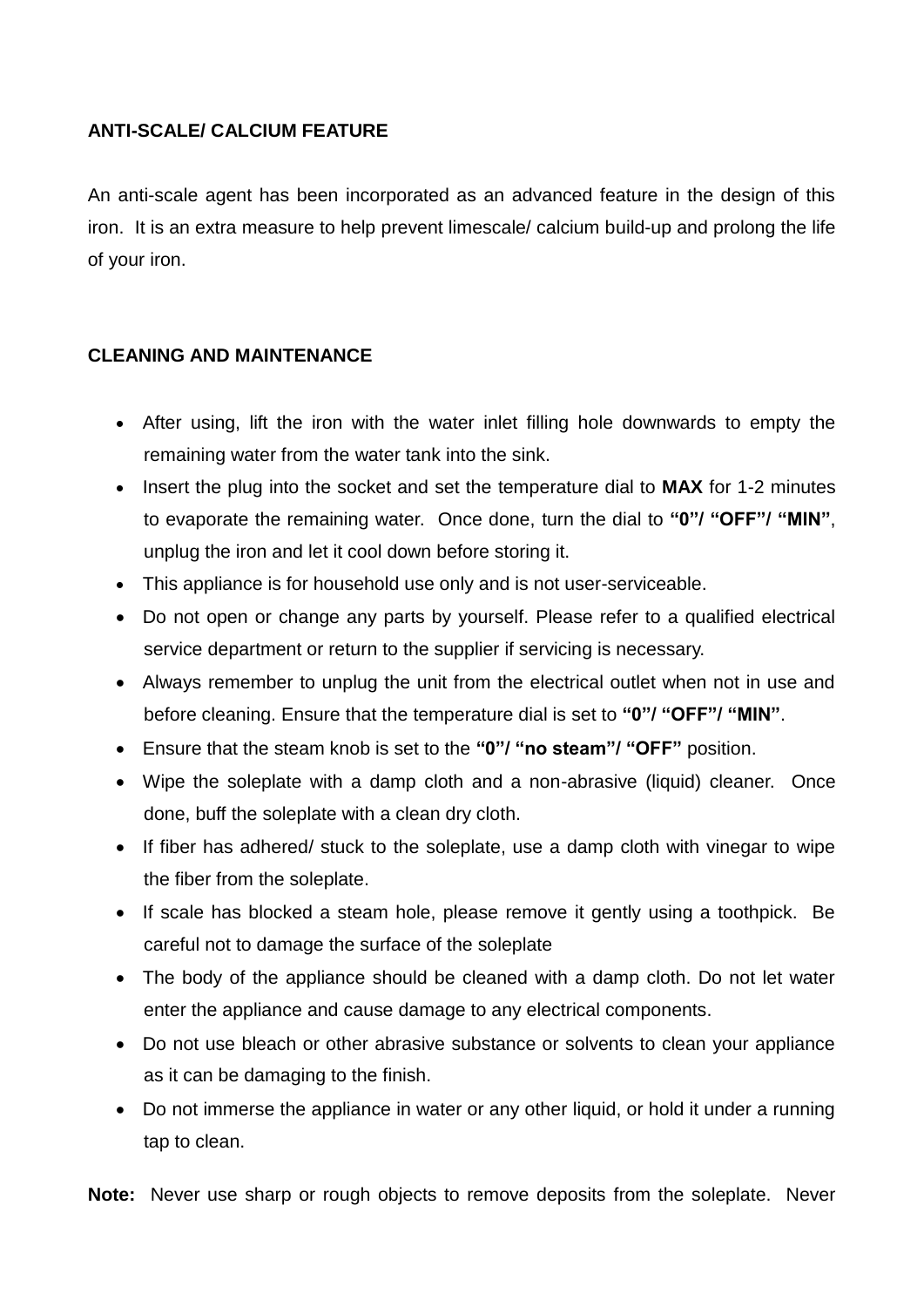use any abrasive or descaling agents to clean the iron.

## **STORING THE APPLIANCE**

- Complete Cleaning and Maintenance as instructed above.
- Ensure that the steam knob is set to the **"0"/ "no steam"/ "OFF"** position.
- Ensure that all parts are dry before storing.
- Store only once the iron has cooled completely.
- Store the appliance vertically in its box or in a clean, dry place.
- Never store the appliance while it is still wet or dirty.
- Never wrap the power cord around the appliance.

## **TROUBLE-SHOOTING**

| <b>Problem</b>               | <b>Possible Reasons</b>                         | <b>Solution</b>                  |
|------------------------------|-------------------------------------------------|----------------------------------|
| Not enough<br>heat or<br>too | The temperature dial may have                   | Set the temperature dial         |
| much heat                    | been rotated improperly.                        | to the correct position and      |
|                              | The temperature dial may have                   | if<br>check<br>the<br>iron<br>is |
|                              | been set to the incorrect position              | plugged into the mains           |
|                              | The iron is unplugged.                          | power supply.                    |
| No steam is being produced   | The temperature dial has been                   | Set the temperature dial         |
| or leakage.                  | set to "0"/ "OFF"/ "MIN".                       | to the required positioin.       |
|                              |                                                 |                                  |
| burst of steam or no<br>No   | <b>The</b><br>(vertical)<br>burst of steam      | Continue<br>ironing<br>in<br>a   |
| vertical steam.              | function has been used too often                | horizontal<br>position<br>and    |
|                              | within a very short period.                     | wait a few minutes before        |
|                              | The iron is not hot enough.                     | using the (vertical) burst       |
|                              |                                                 | of steam function again.         |
| Leaking<br>water<br>from     | Set the temperature dial so that it             | Set the temperature dial         |
| soleplate.                   | is not within the steam range.                  | as per steam range.              |
|                              | There is still not enough heat                  | Use the steam button only        |
|                              | being produced.                                 | after the indicator<br>light     |
|                              |                                                 | has turned off.                  |
|                              | the<br><b>The</b><br>is<br>water<br>over<br>max | Pour out the remaining           |
|                              | position.                                       | water.                           |
| <b>Little Steam</b>          | Check if the steam knob is in the               | Set the steam knob to the        |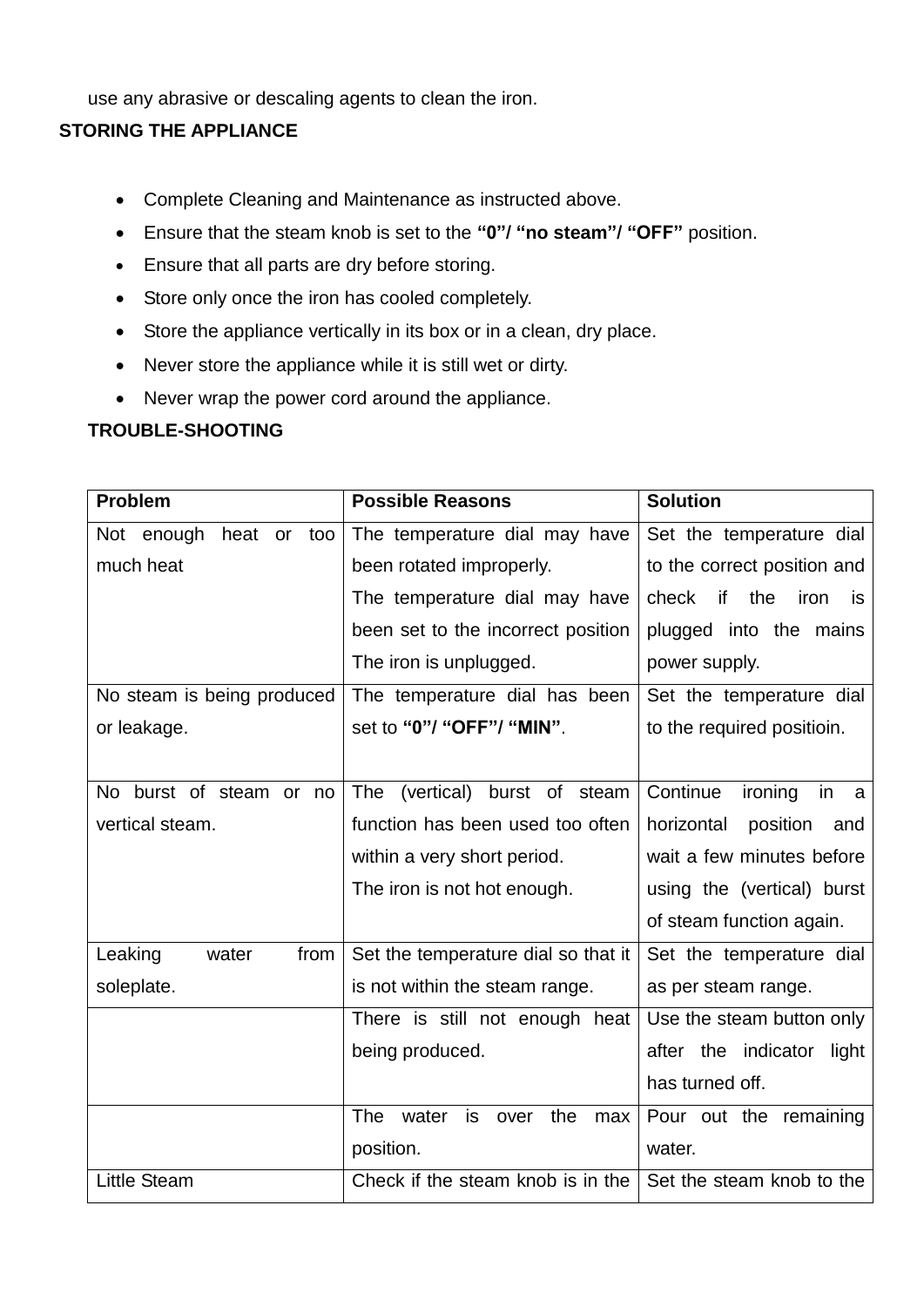|             | correct position.                   | correct position.           |
|-------------|-------------------------------------|-----------------------------|
|             | A steam hole is blocked.            | Clean the steam hole with   |
|             |                                     | distilled water.            |
|             | Too little water in the water tank. | Fill water into the tank as |
|             |                                     | per earlier instructions.   |
| No Spraying | There is not enough pressure or     | Press the spray nozzle by   |
|             | air inside.                         | hand and push the spray     |
|             |                                     | times<br>button<br>several  |
|             |                                     | continuously.               |

## **SERVICING THE APPLIANCE**

There are no user serviceable parts in this appliance. If the unit is not operating correctly, please check the following:

- You have followed the instructions correctly
- That the unit has been wired correctly and that the wall socket is switched on.
- That the mains power supply is ON.
- That the plug is firmly in the mains socket.

## If the appliance still does not work after checking the above:

- Consult the retailer for possible repair or replacement. If the retailer fails to resolve the problem and you need to return the appliance, make sure that:

- The unit is packed carefully back into its original packaging.
- Proof of purchase is attached.
- A reason is provided for why it is being returned.

If the supply cord is damaged, it must be replaced by the manufacturer or an authorised service agent, in order to avoid any hazard. If service becomes necessary within the warranty period, the appliance should be returned to an approved Home of Living Brands (Pty) Limited service centre. Servicing outside the warranty period is still available, but will, however, be chargeable.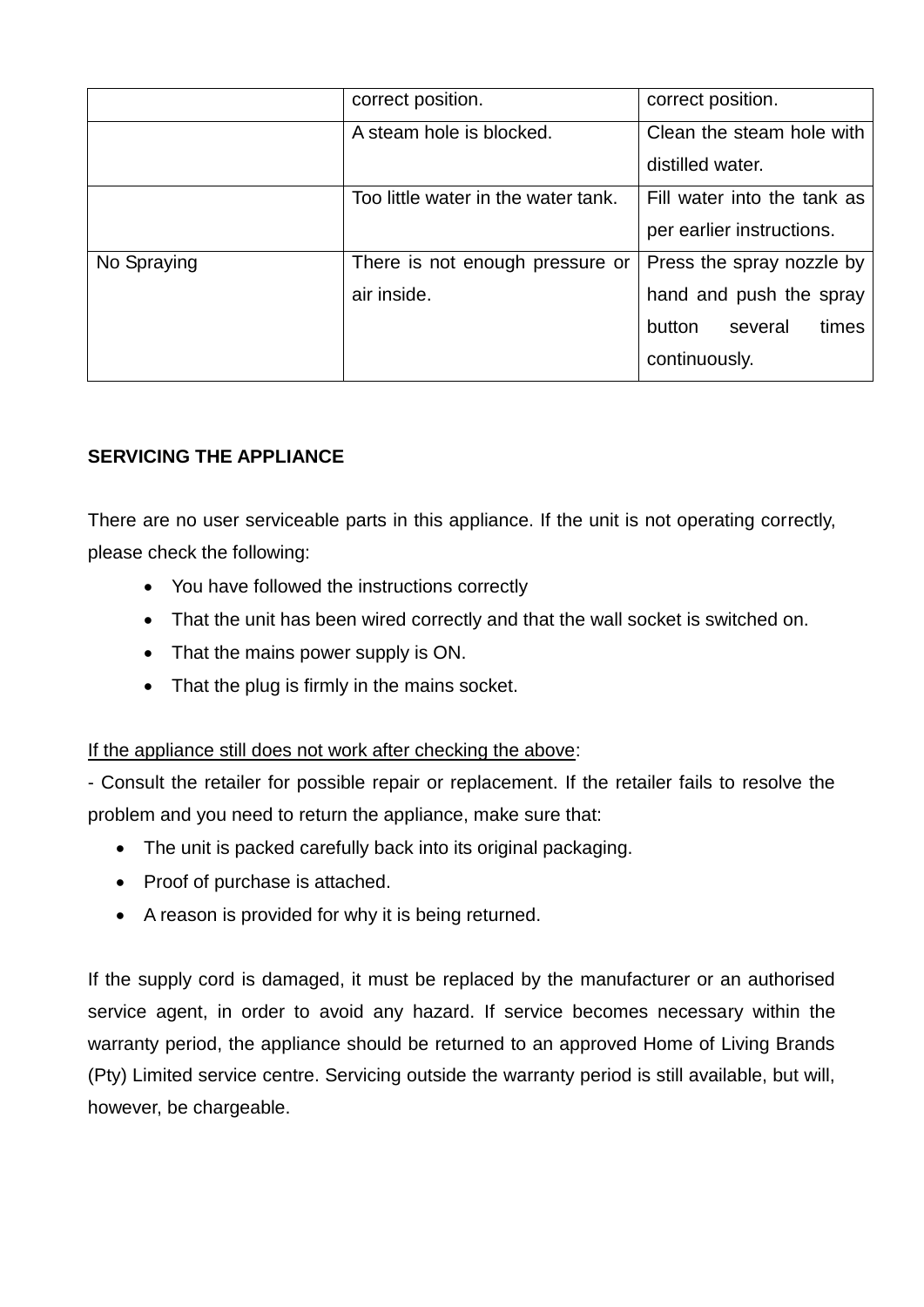## **CHANGING THE PLUG**

Should the need arise to change the fitted plug, follow the instructions below.

**This unit is designed to operate on the stated current only. Connecting to other power sources may damage the appliance. Connect a three-pin plug as follows:** The wires in this mains lead are coloured in accordance with the following code:

Green/Yellow = Earth  $Blue$  = Neutral  $Brown$   $= Live$